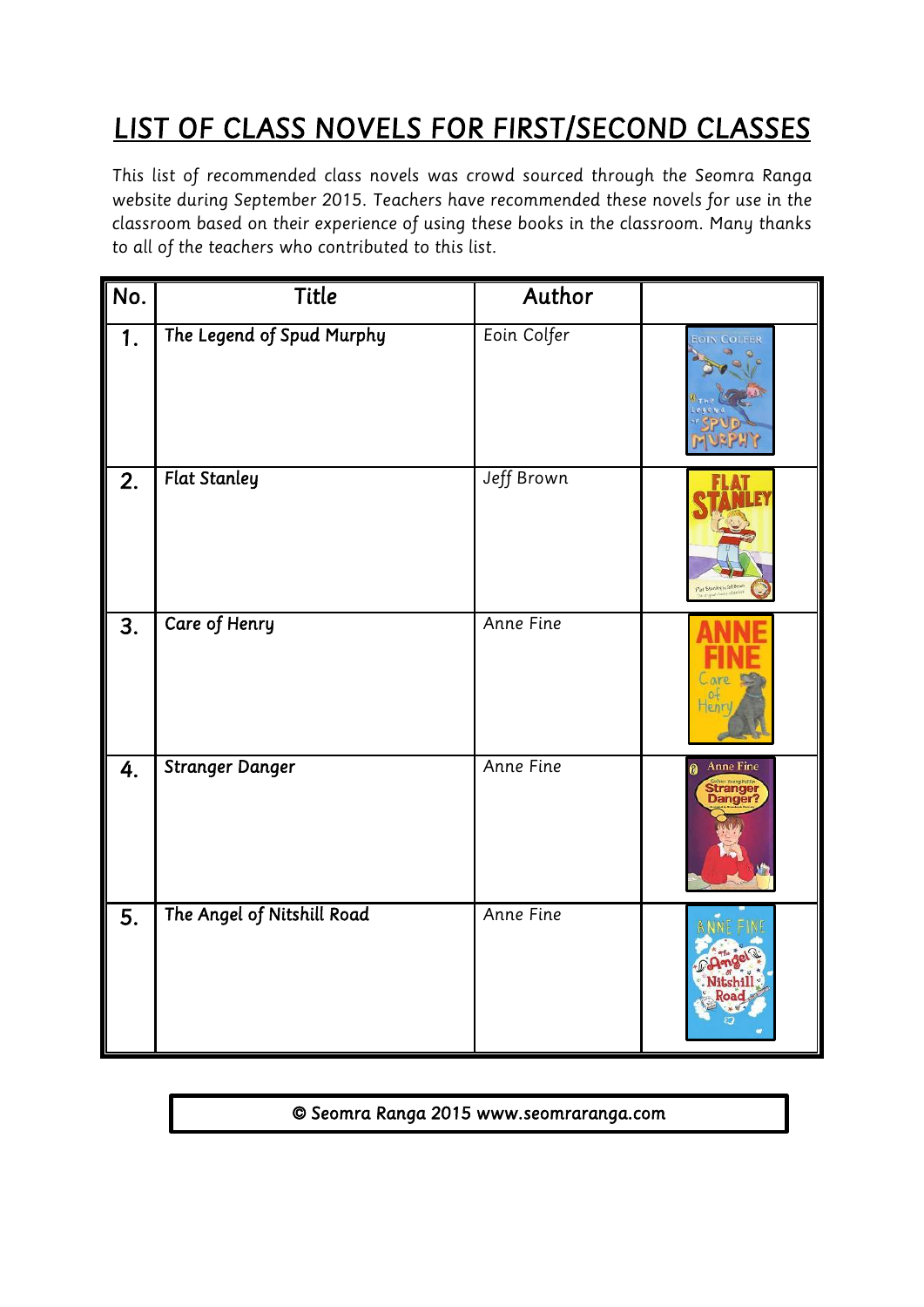| 6.  | The Country Pancake                | Anne Fine             | he Country<br><b>lancake</b>                                                                               |
|-----|------------------------------------|-----------------------|------------------------------------------------------------------------------------------------------------|
| 7.  | The Diary of a Killer Cat          | Anne Fine             | <b>NNF</b><br>The Diary of a<br>Killer Cal                                                                 |
| 8.  | The Owl Who Was Afraid of the Dark | Jill Tomlinson        | $\overline{\mathrm{A}}$ fraid of<br>aark<br>the<br><b>JILL TOMLINSON</b><br>to Paul Hous                   |
| 9.  | The Aardvark Who Wasn't Sure       | <b>Jill Tomlinson</b> | $drdv_{Gr}$<br><b>JILL TOMLINSON</b>                                                                       |
| 10. | The Penguin Who Wanted to Find Out | Jill Tomlinson        | ne by<br>Wanted to<br><sup>4</sup> ind C<br>$\overline{u}$<br><b>IILL TOMLINSON</b><br>nouse a Paul Howard |
| 11. | Beware of the Killer Coat          | Susan Gates           | <b>USAN GATE</b>                                                                                           |
| 12. | The Hundred Dresses                | Eleanor Estes         | EANOR ESTE!                                                                                                |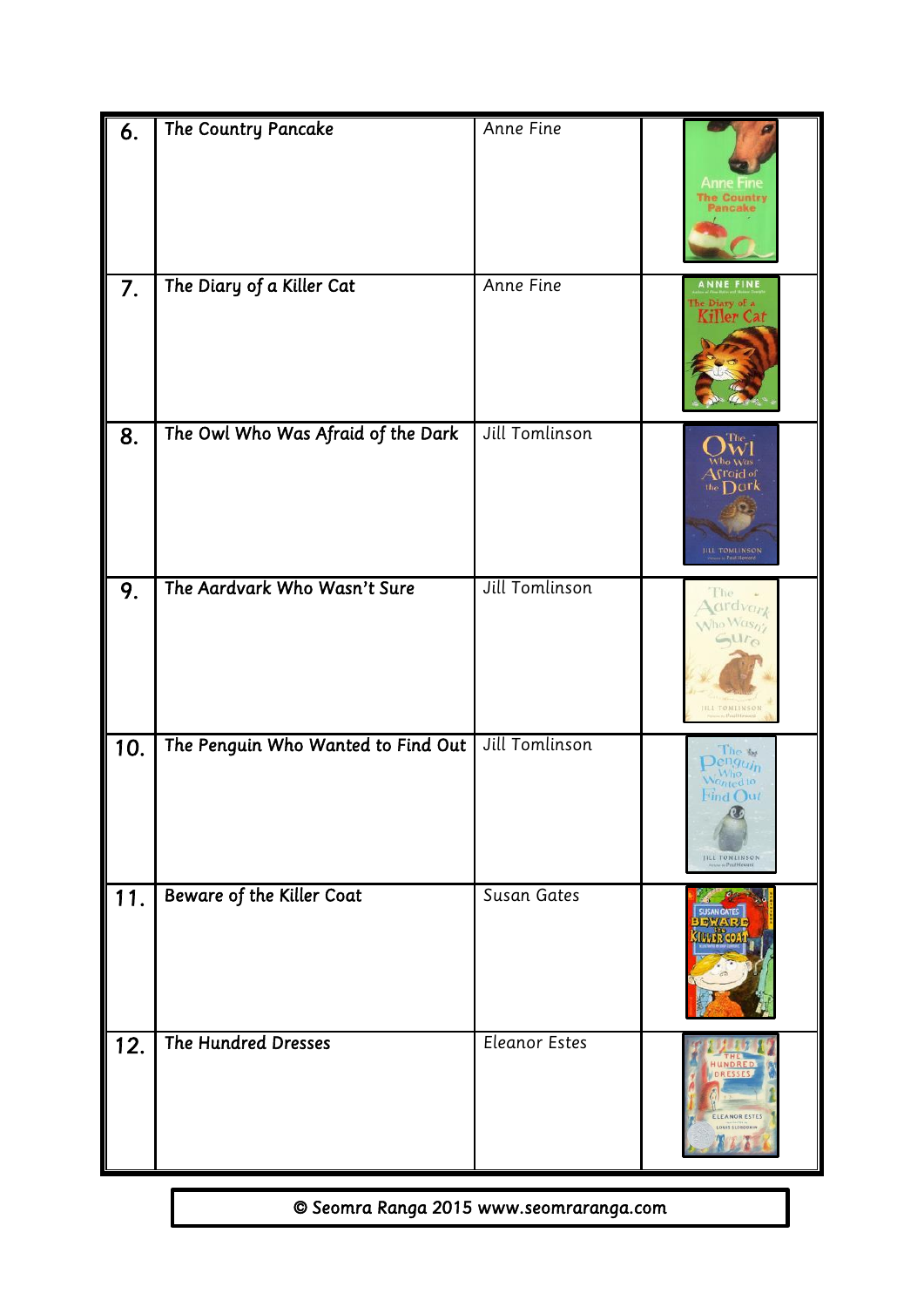| 13. | The Sheep Pig             | Dick King Smith         | <b>a DICK KING-SMITH</b>                                                              |
|-----|---------------------------|-------------------------|---------------------------------------------------------------------------------------|
| 14. | Moon Man                  | David Donahue           |                                                                                       |
| 15. | Danger is Everywhere      | David O' Doherty        | <b>DANGER</b>                                                                         |
| 16. | <b>Something Else</b>     | Kathryn Cave            | Something                                                                             |
| 17. | Danny's Smelly Toothbrush | Brianóg Brady<br>Dawson | <b>OWEN ON</b><br>Danny's<br>Smelly Toothbrush                                        |
| 18. | My Naughty Little Sister  | Dorothy Edwards         | DOROTHY EDWARDS<br><sup>My</sup><br>Naughty<br>Little Sister<br><b>SHIRLEY HUGHES</b> |
| 19. | <b>Granny's Teeth</b>     | Brianóg Brady<br>Dawson | <b>Solidad</b> pands<br>Granny's<br>Teeth                                             |